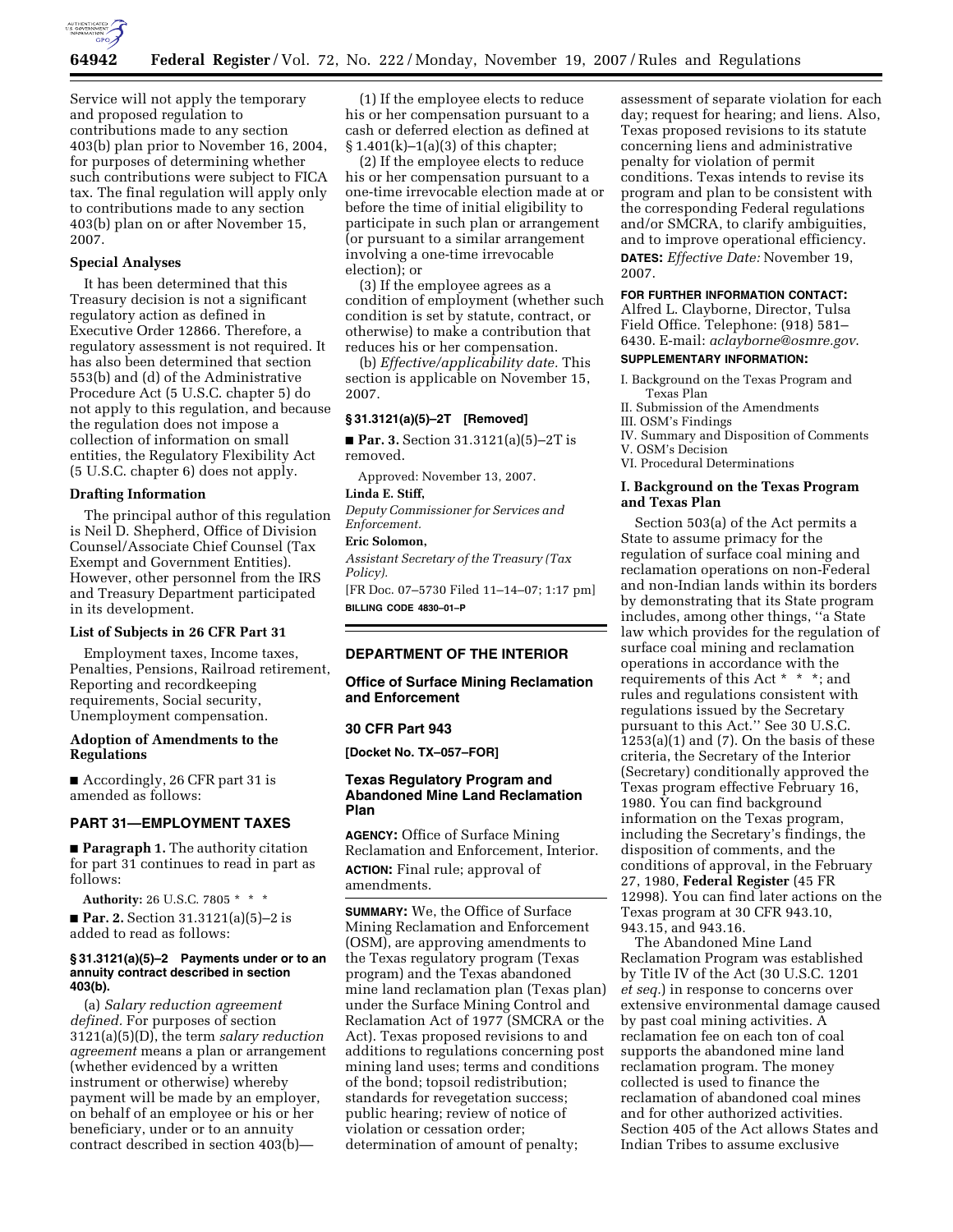responsibility for reclamation activity within the State or on Indian lands if they develop and submit to the Secretary for approval, a program (often referred to as a plan) for the reclamation of abandoned coal mines. On the basis of these criteria, the Secretary approved the Texas plan on June 23, 1980. You can find background information on the Texas plan, including the Secretary's findings, the disposition of comments, and the approval of the plan in the June 23, 1980, **Federal Register** (45 FR 41937). You can find later actions concerning the Texas plan and amendments to the plan at 30 CFR 943.25.

# **II. Submission of the Amendments**

By letter dated February 14, 2007 (Administrative Record No. TX–662), Texas sent us amendments to the Texas program and the Texas plan, at its own initiative, under SMCRA (30 U.S.C. 1201 *et seq.*). We announced receipt of the proposed amendments in the April 30, 2007, **Federal Register** (72 FR 21185). We did not receive any public comments. We did receive comments from two Federal agencies.

During our review of the amendment to the Texas program, the Railroad Commission of Texas notified us that the Texas legislators capped the State's administrative penalty at \$10,000 instead of the \$13,000 as proposed in the amendment to the Texas program submitted to us on February 14, 2007 (Administrative Record No. TX–662). On May 7, 2007, Texas sent us this revision to its regulatory program statutes regarding administrative penalty for violations of permit conditions along with corresponding

revisions to its regulations regarding determination of amount of penalty (Administrative Record No. TX–662.03).

Also, during our review of the Texas program amendment, we identified concerns about informal public hearings and assessment of separate violations for each day. By email dated June 5, 2007 (Administrative Record No. TX– 662.07) we notified Texas of these concerns. Texas sent us revisions to this amendment by e-mail dated June 7, 2007 (Administrative Record No. TX– 662.08).

Based on Texas' revisions to its amendment, we reopened the public comment period in the June 11, 2007, **Federal Register** at 72 FR 32049. The public comment period ended on June 26, 2007. We did not receive any public comments.

### **III. OSM's Findings**

Following are the findings we made concerning the amendments under SMCRA and the Federal regulations at 30 CFR 732.15, 732.17, 884.14, and 884.15. We are approving the amendments as described below.

*A. Revisions to Texas' Statutes, Chapter 134 of the Texas Surface Coal Mining and Reclamation Act (TSCMRA)* 

1. Section 134.150 Lien

Texas revised its requirements at section 134.150(c) pertaining to who may not be subject to liens as a result of the reclamation of abandoned mine lands. Currently, persons who owned property before May 2, 1977, and who did not consent to, or participate in, or exercise control over the mining operation that necessitated the reclamation are exempt from liens.

Texas removed the date requirement at section  $134.150(c)(1)$  so that persons who did not consent to, or participate in, or exercise control over the mining operation (that necessitated the reclamation) are exempt from liens regardless of when they acquired the property.

We are approving the change because this date requirement of May 2, 1977, was also removed from section 408(a) of SMCRA effective December 20, 2006, and because the change will not make Texas' plan less stringent than SMCRA.

2. Section 134.174 Administrative Penalty for Violation of Permit Condition of this Chapter

Texas proposed to revise subsection (b) by increasing its penalty cap from \$5,000 to \$10,000 for each violation at surface coal mining operations.

Section 518(i) of SMCRA requires that the civil penalty provisions of each State program contain, at a minimum, penalties which are ''no less stringent than'' those set forth in SMCRA. Section 518(a) of SMCRA assesses a maximum penalty of \$5,000 for each violation. Texas proposed a maximum penalty of \$10,000 for each violation. We are approving Texas' change at section 134.174(b) because it is no less stringent than SMCRA.

### *B. Revisions to Texas' Regulations That Have the Same Meaning as the Corresponding Provisions of the Federal Regulations*

Texas' regulations listed in the table below contain language that is the same as or similar to the corresponding sections of the Federal regulations or statute.

| Topic                                                                         | State regulation Texas Administrative Code<br>(TAC)                             | Federal counterpart regulation or statute                                                                                                                                                           |  |  |  |
|-------------------------------------------------------------------------------|---------------------------------------------------------------------------------|-----------------------------------------------------------------------------------------------------------------------------------------------------------------------------------------------------|--|--|--|
| Reclamation Plan: Postmining Land Uses<br>Revegetation: Standards for Success | $12.395(a)(1)$ , (b)(1), (b)(3), (b)(3)(A) and (B),<br>and $(c)(3)$ and $(4)$ . | 30 CFR 780.23(b) through (b)(3).<br>30 CFR 800.21(b)(2).<br>30 CFR 816.22(d)(1) through (d)(1)(iii).<br>30 CFR 816.116(a)(1), (b)(1), (b)(3), (b)(3)(i)<br>and (ii), and $(c)(3)(i)$ and $(c)(4)$ . |  |  |  |
|                                                                               | 12.681(a), (b) through $(b)(3)$ , $(c)$ , $(e)$ , $(f)$ , and<br>(h).           | 30 CFR 843.15(a), (b) through (b)(3), (c), (e),<br>and $(h)$ .                                                                                                                                      |  |  |  |
| Formal Review of Notice of Violation or Ces-<br>sation Order.                 |                                                                                 | 30 CFR 843.16(a) and (b).                                                                                                                                                                           |  |  |  |
| Assessment of Separate Violations for Each<br>Day.                            |                                                                                 | 30 CFR 845.15(b) through (b)(2).                                                                                                                                                                    |  |  |  |
|                                                                               |                                                                                 | 30 CFR 845.19(a).<br>Section 408(a) of SMCRA, as amended in<br>December 2006.                                                                                                                       |  |  |  |

Because the above State regulations contain language that is the same as or similar to or have the same meaning as the corresponding Federal regulations or statute, we find that they are no less

stringent than SMCRA and/or no less effective than the Federal regulations.

#### *B. TAC 12.337 Topsoil: Redistribution*

In section 12.337(a), Texas added topsoil substitutes to the list of materials to be redistributed after final grading during surface mining reclamation. The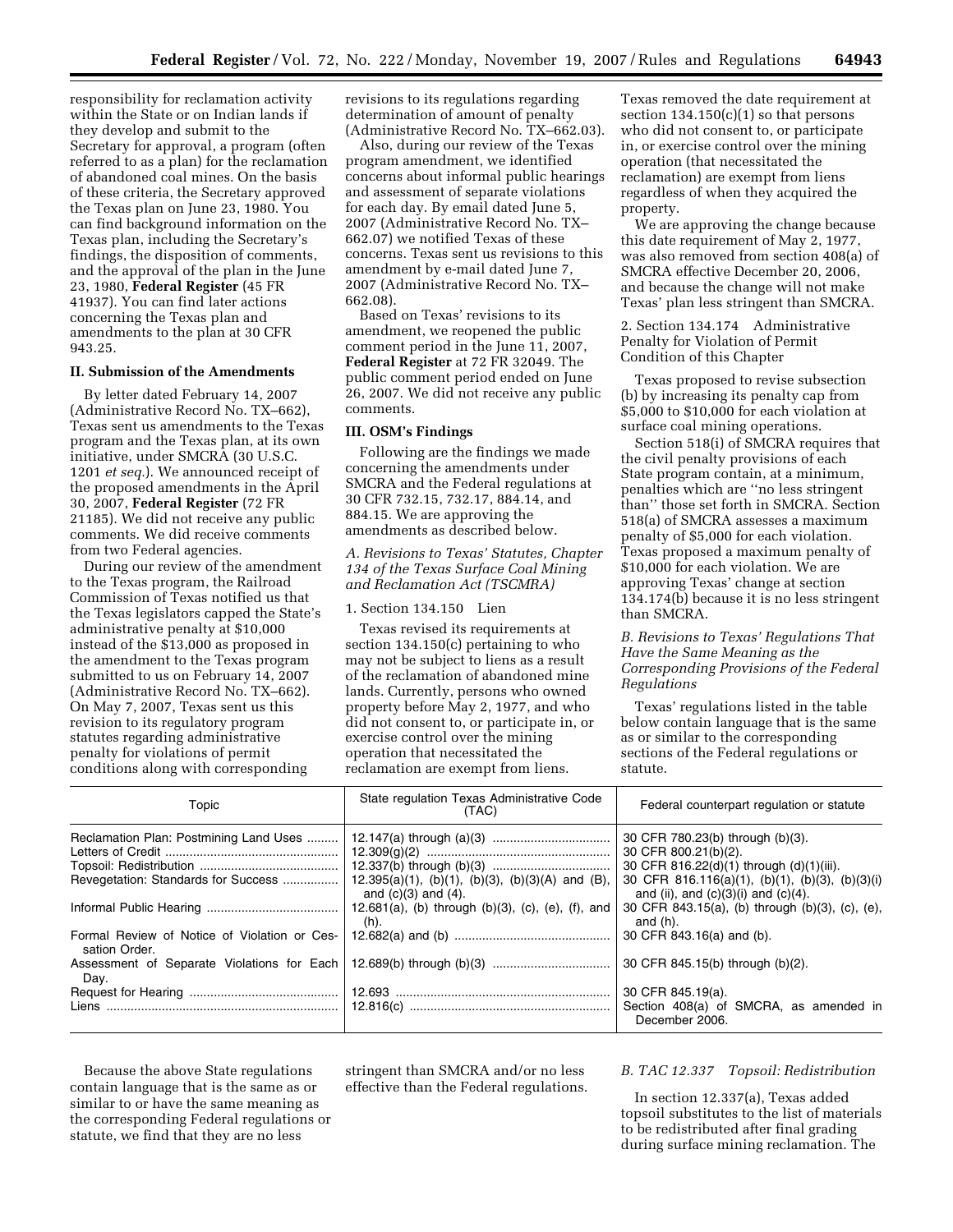counterpart Federal regulation at 30 CFR 816.22(d)(2) includes topsoil substitutes as one of the materials being redistributed after the land is regraded during surface mining reclamation. We are approving this addition because it is no less affective than the above Federal regulation.

### *C. TAC 12.681 Informal Public Hearing*

Texas added the word, informal, to the section heading. Texas also revised paragraph (g) by changing ''public hearing'' to ''informal public hearing'' and by changing ''review'' to ''formal review.'' The revised paragraph (g) reads as follows:

(g) The granting or wavier of the above informal public hearing shall not affect the right of any person to formal review under §§ 134.175 and 134.176 of the Act and §§ 2001.141–2001.147 of the APA (relating to Contested Cases: Final Decisions and Orders; Motions for Rehearing). At such review proceedings, no evidence as to statements made or evidence produced at the informal public hearing pursuant to this section shall be introduced as evidence to impeach a witness.

The counterpart Federal regulation at 30 CFR 843.15(g) refers to ''hearings'' and ''reviews'' under enforcement procedures as ''informal hearings'' and ''formal reviews.'' We are approving the above revisions because they simply clarify that under Texas' enforcement procedures, public hearings are ''informal public hearings'' and reviews are ''formal reviews'' and because the revisions are no less effective than the Federal regulations at 30 CFR 843.15(g).

### *D. TAC 12.688 Determination of Amount of Penalty*

Texas' current regulation regarding administrative penalties was promulgated in 1979. Texas proposed to increase these penalties to reflect the decreased value in the dollar since 1979. The current penalties begin with \$20 increments for each penalty assessment point and increase to a maximum penalty of \$5,000. The revised penalties begin with \$550 and increase to \$10,000.

Section 518(i) of SMCRA requires that the civil penalty provisions of each State program contain penalties which are ''no less stringent than'' those set forth in SMCRA. Our regulations at 30 CFR 840.13(a) specify that each State program shall contain penalties which are no less stringent than those set forth in section 518 of the Act and shall be consistent with 30 CFR part 845. However, in a 1980 decision on OSM's regulations governing civil monetary penalties (CMPs), the U.S. District Court

for the District of Columbia held that because section 518 of SMCRA fails to enumerate a point system for assessing civil penalties, the imposition of this requirement upon the States is inconsistent with SMCRA. In response to the Secretary's request for clarification, the Court further stated that it could not uphold requiring the States to impose penalties as stringent as those appearing in 30 CFR 845.15. Instead, section 518(i) of the Act requires only the incorporation of penalties and procedures explained in section 518. The system proposed by the State must incorporate the four criteria of section 518(a) of SMCRA: (1) History of previous violations, (2) seriousness of the violation, (3) negligence of the permittee, and (4) good faith of the permittee in attempting to achieve compliance. As a result of the litigation, 30 CFR 840.13(a) was suspended in part on August 4, 1980 (45 FR 51548) by suspending the requirement that penalties shall be consistent with 30 CFR part 845. Consequently, we cannot require that the CMP provisions contained in a State's regulatory program mirror the point system and resulting dollar amounts specified in our regulations.

We are approving Texas' revised penalties because the penalties are no less stringent than those specified in SMCRA and the procedural requirements are the same or similar to the procedures specified in SMCRA and the Federal regulations.

### **IV. Summary and Disposition of Comments**

#### *Public Comments*

We asked for public comments on the Texas program and Texas plan amendments, but did not receive any.

#### *Federal Agency Comments*

On March 16, 2007 (Administrative Record No. TX–662.01) and May 31, 2007 (Administrative Record No. TX– 662.06), under 30 CFR 732.17(h)(11)(i), 884.14(a)(2), and 884.15(a), and section 503(b) of SMCRA, we requested comments on the amendments from various Federal agencies with an actual or potential interest in the Texas program and Texas plan. On March 22, 2007, the Natural Resources Conservation Service stated that it had no comments pertaining to the proposed changes (Administrative Record No. TX–662.02). The U.S. Army Corps of Engineers responded on April 20, 2007 (Administrative Record No. TX–662.04), that both its Southwestern Division representatives and its Regulatory Branch in its Headquarters office had no additional comments at this time to the proposed changes to the Texas abandoned mine land reclamation plan.

### *Environmental Protection Agency (EPA) Concurrence and Comments*

Under 30 CFR 732.17(h)(11)(ii), we are required to get a written concurrence from EPA for those provisions of the Texas program amendment that relate to air or water quality standards issued under the authority of the Clean Water Act (33 U.S.C. 1251 *et seq.*) or the Clean Air Act (42 U.S.C. 7401 *et seq.*). None of the revisions that Texas proposed to make in this amendment pertain to air or water quality standards. Therefore, we did not ask EPA to concur on the amendment.

On March 16, 2007 (Administrative Record No. TX–662.01) and July 10, 2007 (Administrative Record No. TX– 662.06), under 30 CFR 732.17(h)(11)(i), 884.14(a)(2), and 884.15(a), we requested comments on the Texas program and Texas plan amendments from the EPA. The EPA did not respond to our request.

## *State Historical Preservation Officer (SHPO) and the Advisory Council on Historic Preservation (ACHP)*

Under 30 CFR 732.17(h)(4), we are required to request comments from the SHPO and ACHP on State regulatory program amendments that may have an effect on historic properties. On March 16, 2007 (Administrative Record No. TX–662.01) and May 31, 2007 (Administrative Record No. TX–662.06), we requested comments on the Texas program amendment, but neither responded to our request.

#### **V. OSM's Decision**

Based on the above findings, we approve the amendments to the Texas program and the Texas plan that Texas sent us on February 14, 2007, and as revised on May 7, 2007, and June 7, 2007.

To implement this decision, we are amending the Federal regulations at 30 CFR part 943, which codify decisions concerning the Texas program and Texas plan. We find that good cause exists under 5 U.S.C. 553(d)(3) to make this final rule effective immediately. Section 503(a) of SMCRA requires that the State's program demonstrate that the State has the capability of carrying out the provisions of the Act and meeting its purposes. Making this rule effective immediately will expedite that process. SMCRA requires consistency of State and Federal standards.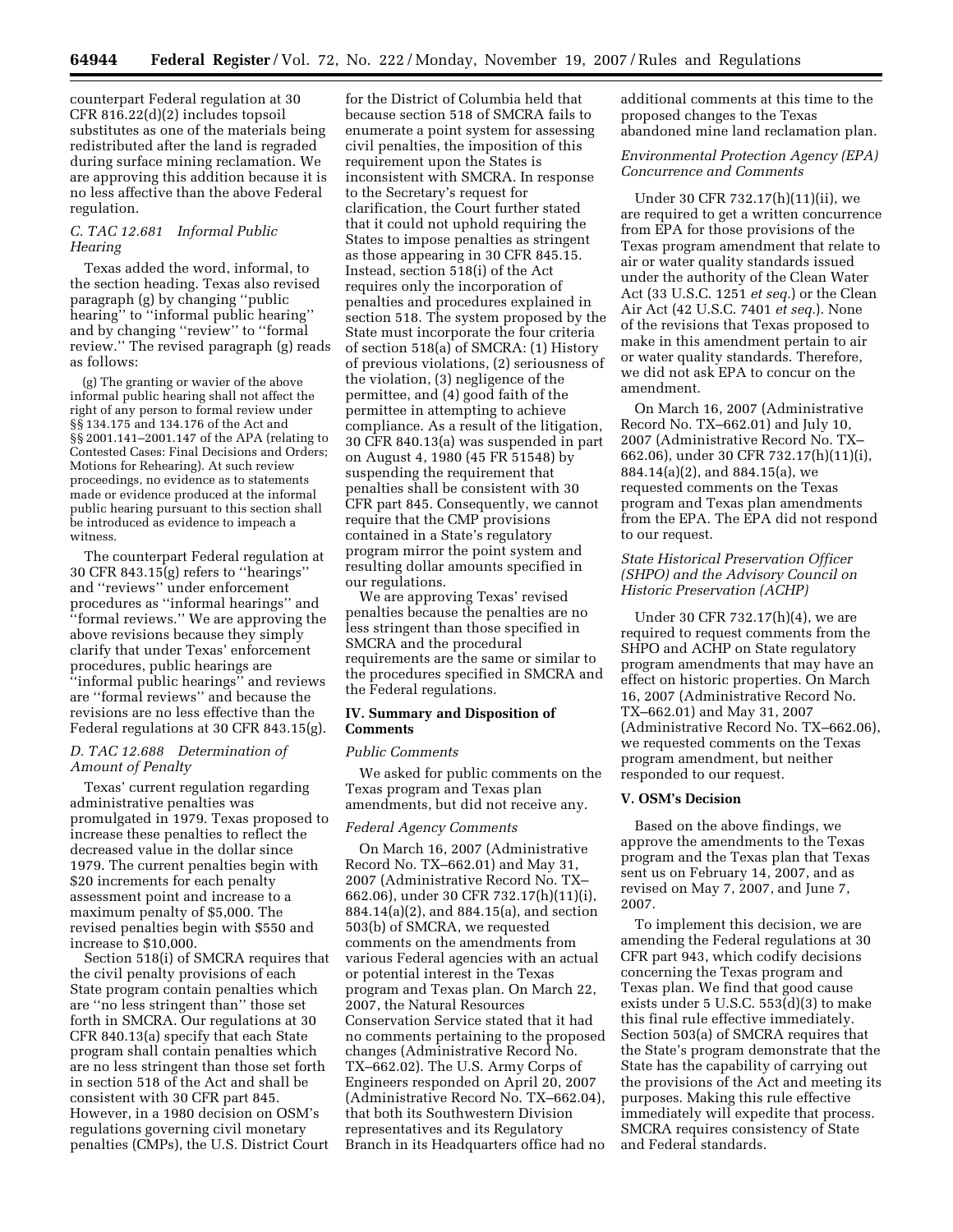### **VI. Procedural Determinations**

### *Executive Order 12630—Takings*

This rule does not have takings implications. This determination is based on the analysis performed for the counterpart Federal regulation.

### *Executive Order 12866—Regulatory Planning and Review*

This rule is exempted from review by the Office of Management and Budget (OMB) under Executive Order 12866.

### *Executive Order 12988—Civil Justice Reform*

The Department of the Interior has conducted the reviews required by section 3 of Executive Order 12988 and has determined that this rule meets the applicable standards of subsections (a) and (b) of that section. However, these standards are not applicable to the actual language of State regulatory programs and program amendments because each program is drafted and promulgated by a specific State, not by OSM. Under sections 503 and 505 of SMCRA (30 U.S.C. 1253 and 1255) and the Federal regulations at 30 CFR 730.11, 732.15, and 732.17(h)(10), decisions on proposed State regulatory programs and program amendments submitted by the States must be based solely on a determination of whether the submittal is consistent with SMCRA and its implementing Federal regulations and whether the other requirements of 30 CFR parts 730, 731, and 732 have been met.

#### *Executive Order 13132—Federalism*

This rule does not have Federalism implications. SMCRA delineates the roles of the Federal and State governments with regard to the regulation of surface coal mining and reclamation operations. One of the purposes of SMCRA is to ''establish a nationwide program to protect society and the environment from the adverse effects of surface coal mining operations.'' Section 503(a)(1) of SMCRA requires that State laws regulating surface coal mining and reclamation operations be ''in accordance with'' the requirements of SMCRA, and section 503(a)(7) requires that State programs contain rules and regulations ''consistent with'' regulations issued by the Secretary pursuant to SMCRA.

# *Executive Order 13175—Consultation and Coordination With Indian Tribal Governments*

In accordance with Executive Order 13175, we have evaluated the potential effects of this rule on Federally-

recognized Indian tribes and have determined that the rule does not have substantial direct effects on one or more Indian tribes, on the relationship between the Federal Government and Indian tribes, or on the distribution of power and responsibilities between the Federal Government and Indian tribes. This determination is based on the fact that the Texas program does not regulate coal exploration and surface coal mining and reclamation operations on Indian lands. Therefore, the Texas program has no effect on federallyrecognized Indian tribes.

### *Executive Order 13211—Regulations That Significantly Affect The Supply, Distribution, or Use of Energy*

On May 18, 2001, the President issued Executive Order 13211 which requires agencies to prepare a Statement of Energy Effects for a rule that is (1) considered significant under Executive Order 12866, and (2) likely to have a significant adverse effect on the supply, distribution, or use of energy. Because this rule is exempt from review under Executive Order 12866 and is not expected to have a significant adverse effect on the supply, distribution, or use of energy, a Statement of Energy Effects is not required.

#### *National Environmental Policy Act*

This rule does not require an environmental impact statement because section 702(d) of SMCRA (30 U.S.C. 1292(d)) provides that agency decisions on proposed State regulatory program provisions do not constitute major Federal actions within the meaning of section 102(2)(C) of the National Environmental Policy Act (42 U.S.C. 4332(2)(C)).

#### *Paperwork Reduction Act*

This rule does not contain information collection requirements that require approval by OMB under the Paperwork Reduction Act (44 U.S.C. 3507 *et seq.*).

#### *Regulatory Flexibility Act*

The Department of the Interior certifies that this rule will not have a significant economic impact on a substantial number of small entities under the Regulatory Flexibility Act (5 U.S.C. 601 *et seq.*). The State submittal, which is the subject of this rule, is based upon counterpart Federal regulations for which an economic analysis was prepared and certification made that such regulations would not have a significant economic effect upon a substantial number of small entities. In making the determination as to whether this rule would have a significant

economic impact, the Department relied upon the data and assumptions for the counterpart Federal regulations.

### *Small Business Regulatory Enforcement Fairness Act*

This rule is not a major rule under 5 U.S.C. 804(2), the Small Business Regulatory Enforcement Fairness Act. This rule: (a) Does not have an annual effect on the economy of \$100 million; (b) Will not cause a major increase in costs or prices for consumers, individual industries, Federal, State, or local government agencies, or geographic regions; and (c) Does not have significant adverse effects on competition, employment, investment, productivity, innovation, or the ability of U.S.-based enterprises to compete with foreign-based enterprises. This determination is based upon the fact that the State submittal, which is the subject of this rule, is based upon counterpart Federal regulations for which an analysis was prepared and a determination made that the Federal regulation was not considered a major rule.

### *Unfunded Mandates*

This rule will not impose an unfunded mandate on State, local, or tribal governments or the private sector of \$100 million or more in any given year. This determination is based upon the fact that the State submittal, which is the subject of this rule, is based upon counterpart Federal regulations for which an analysis was prepared and a determination made that the Federal regulation did not impose an unfunded mandate.

#### **List of Subjects in 30 CFR Part 943**

Intergovernmental relations, Surface mining, Underground mining.

Dated: October 19, 2007.

#### **Ervin J. Barchenger,**

*Acting Regional Director, Mid-Continent Region.* 

■ For the reasons set out in the preamble, 30 CFR part 943 is amended as set forth below:

#### **PART 943—TEXAS**

■ 1. The authority citation for part 943 continues to read as follows:

**Authority:** 30 U.S.C. 1201 *et seq.* 

■ 2. Section 943.15 is amended in the table by adding a new entry in chronological order by ''Date of final publication'' to read as follows:

**§ 943.15 Approval of Texas regulatory program amendments.** 

\* \* \* \* \*